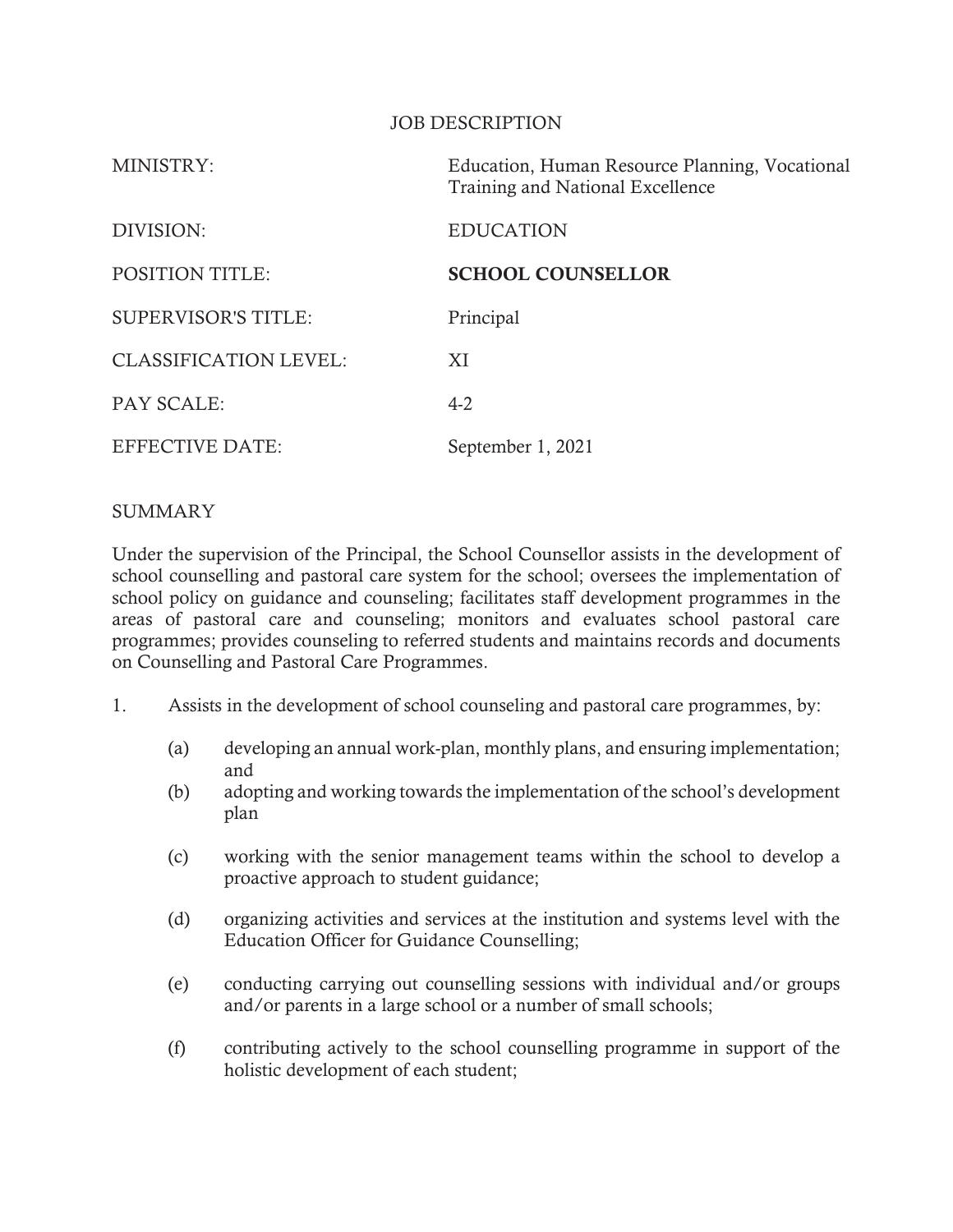- (g) co-ordinating the work of form teachers, guide teachers in collaboration with Heads of Department.
- (h) assisting in the planning processes of the school development plans particularly with reference to the pastoral care component;
- (i) responding to school pastoral care needs;
- (j) working with the Pastoral Care Co-ordinator to provide one-on-one support;
- (k) assisting the school in setting up pastoral care teams;
- (l) assisting in the development of a personal, social and health education curriculum for the school;
- (m) assisting in referrals of students to other specialist practitioners and services
- (n) assisting in the development and nurturing of an enabling school culture and environment which will help students to become empowered for positive action and change.
- 2. Oversees the implementation of the school policy on guidance and counseling, by:
	- (a) preparing an annual action plan for Guidance and Counselling at the school;
	- (b) assessing the status of guidance and counselling programmes and pastoral care at the school;
	- (c) preparing reports and maintaining records for all students.
	- (d) keeping records of all interventions carried out with each student while ensuring confidentiality;
	- (e) formulating guidelines for the establishment of systems of guidance and counselling in secondary schools;
	- (f) conducting individual and group counselling sessions where and when necessary;
	- (g) working with the senior management team to develop a proactive approach to student guidance.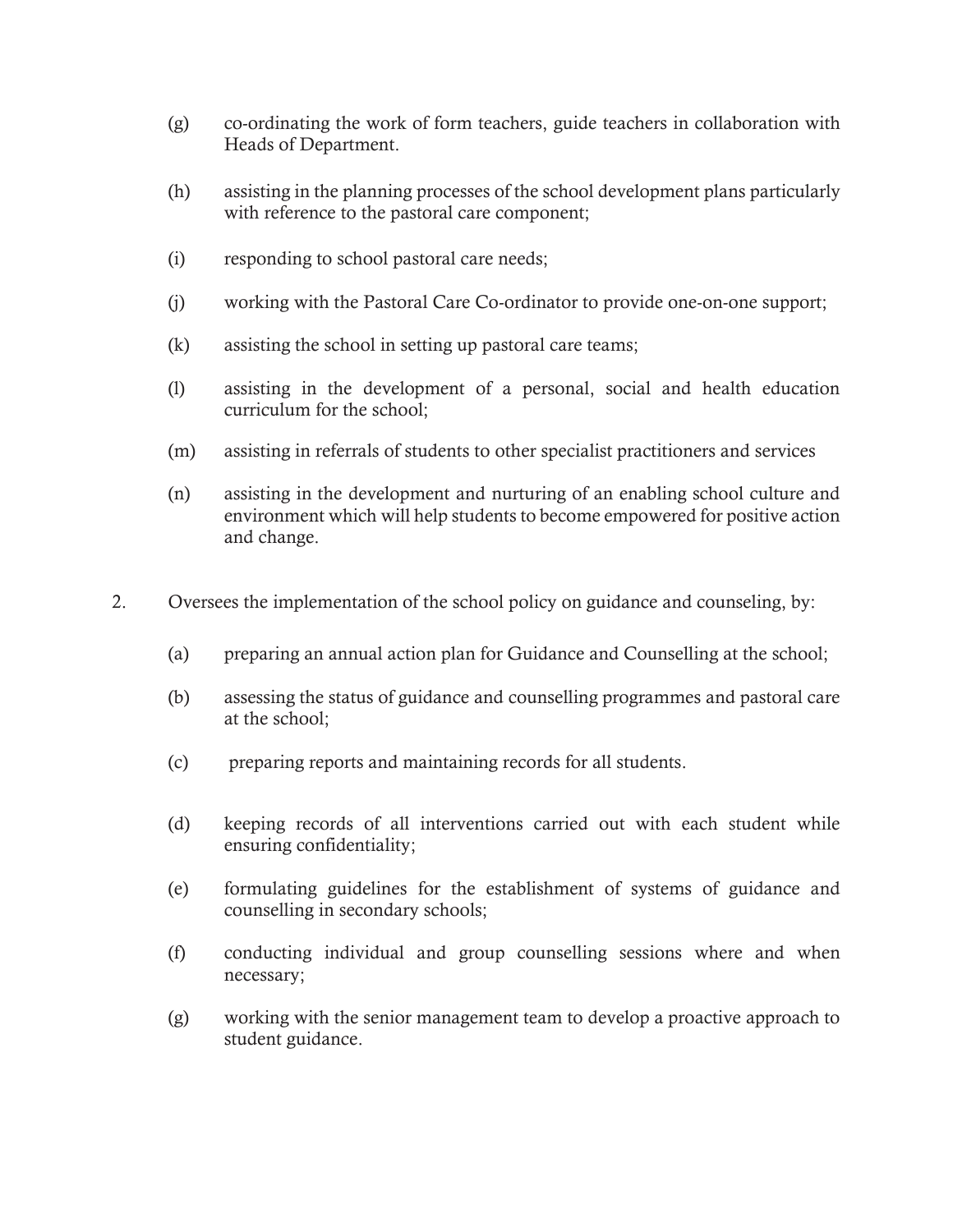- 3. Facilitates staff development programmes in the areas of pastoral care and counselling support, by:
	- (a) conducting workshops aimed at equipping teachers with relevant skills to enhance the well-being of students;
	- (b) assisting the school in developing peer counselling and peer support programmes;
	- (c) planning and conducting workshops on pastoral care for teachers at the school;
	- (d) assisting with school teacher training programmes.
	- (e) advising on profiling of students
- 4. Monitors and evaluates school pastoral care programmes, by:
	- (a) participating in school reviews;
	- (b) monitoring, evaluating, reviewing and assessing the status of pastoral care in the school and initiating follow-up;
	- (c) assisting in the development, implementation and monitoring of the school pastoral care policy;
	- (d) planning and implementing interventions that enables students to overcome or prevent learning and behavioural difficulties.
- 5. Provides counselling to referred students, by:
	- (a) providing individual and group counselling to students, teachers and parents when referred or requested;
	- (b) providing intervention to give students the opportunity to manage their life circumstances and lives more effectively;
	- (c) identifying, guiding and counselling students with behavioural/cognitive/academic/emotional problems;
	- (d) making the necessary referrals according to established policies and procedures;
	- (e) identifying and referring students 'at risk' who require further care and protection to the relevant agencies;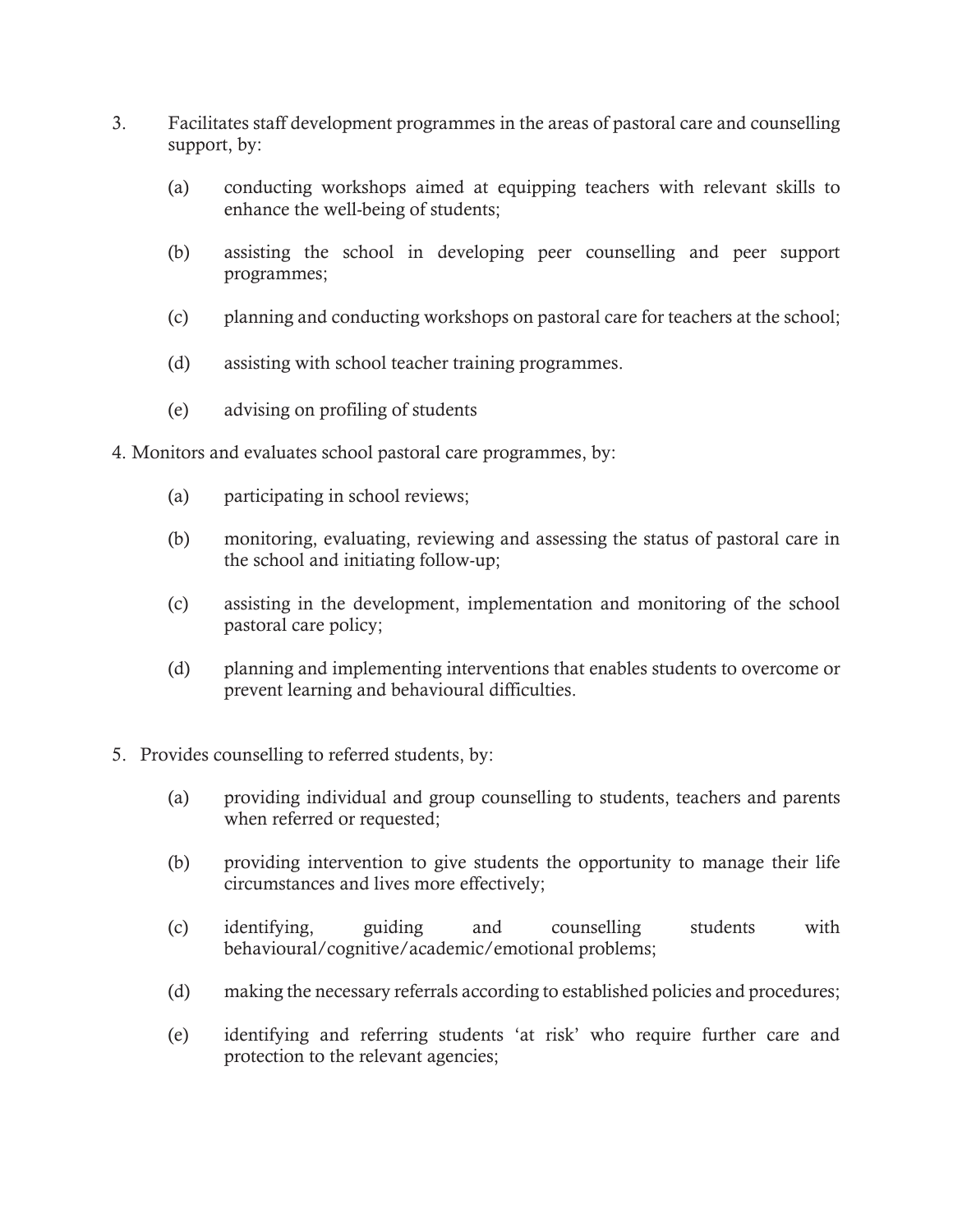- (f) working collaboratively with other organisations, units and agencies to provide support for students and parents;
- (g) consulting regularly with appropriate professionals in order to gain further knowledge, support and direction about particular situations which students are experiencing;
- (h) fostering parental support for parenting programmes
- 6. Maintains records and documents on Counselling and Pastoral Care Programmes, by:
	- (a) completing all necessary counselling and other relevant forms;
	- (b) preparing and submitting periodic reports;
	- (c) securing confidential records;
	- (d) providing appropriate feedback to principals on the counselling of students.

N.B. THE OFFICER MAY BE CALLED UPON BY THE PRINCIPAL FROM TIME TO TIME TO PERFORM ANY OTHER DUTIES IN KEEPING WITH THIS POSITION NOT IDENTIFIED IN THE JOB DESCRIPTION AND .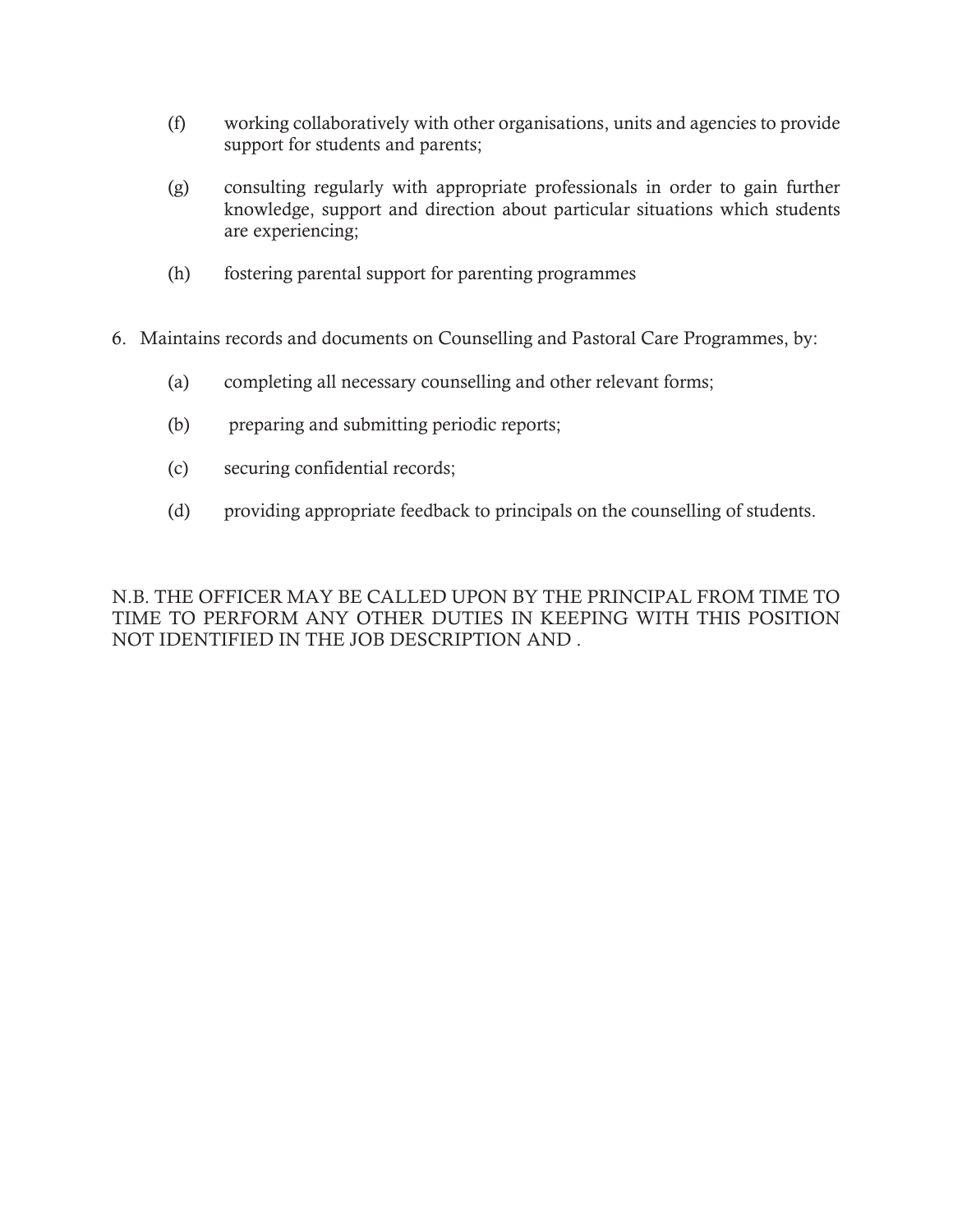# JOB SPECIFICATION

| <b>Qualification:</b> | Masters' Degree in the field of Counselling                                                                                                                                                                                                                                                                      |
|-----------------------|------------------------------------------------------------------------------------------------------------------------------------------------------------------------------------------------------------------------------------------------------------------------------------------------------------------|
| Experience:           | At least three (3) years' experience in an education environment<br>and or experience in the field                                                                                                                                                                                                               |
| Competencies:         | Action Oriented: Targets and achieves results, overcomes<br>obstacles, accepts responsibility, establishes standards and<br>responsibilities, creates a result-oriented environment and<br>follows through on actions.                                                                                           |
|                       | Level 3                                                                                                                                                                                                                                                                                                          |
|                       | <b>Communications:</b> Communicates well, both verbally and in<br>writing. Effectively conveys and shares information and ideas<br>Listens carefully and understands various<br>with others.<br>Presents ideas clearly and concisely and<br>viewpoints.<br>understands relevant detail in presented information. |
| Level 4               |                                                                                                                                                                                                                                                                                                                  |
|                       | <b>Creativity/Innovation:</b> Generates novel ideas and develops<br>or improves existing and new systems that challenge the status<br>quo, takes risks, and encourages innovation.                                                                                                                               |
|                       | Level 2                                                                                                                                                                                                                                                                                                          |
|                       | <b>Critical Judgement:</b> Possesses the ability to define issues and<br>focus on achieving workable solutions. Consistently does the<br>right thing by performing with reliability.<br>Level 3                                                                                                                  |
|                       | <b>Customer Orientation:</b><br>builds<br>Listens<br>customers,<br>to<br>customer confidence, increases customer satisfaction, ensures<br>commitments are met, sets appropriate customer expectations<br>and responds to customer needs.<br>Level 3                                                              |
|                       | <b>Interpersonal Skills:</b><br>Effectively<br>productively<br>and<br>engages with others and establishes trust, credibility and<br>confidence with others.                                                                                                                                                      |
|                       | $I_{\alpha v}$ <sup>1</sup>                                                                                                                                                                                                                                                                                      |

Level 3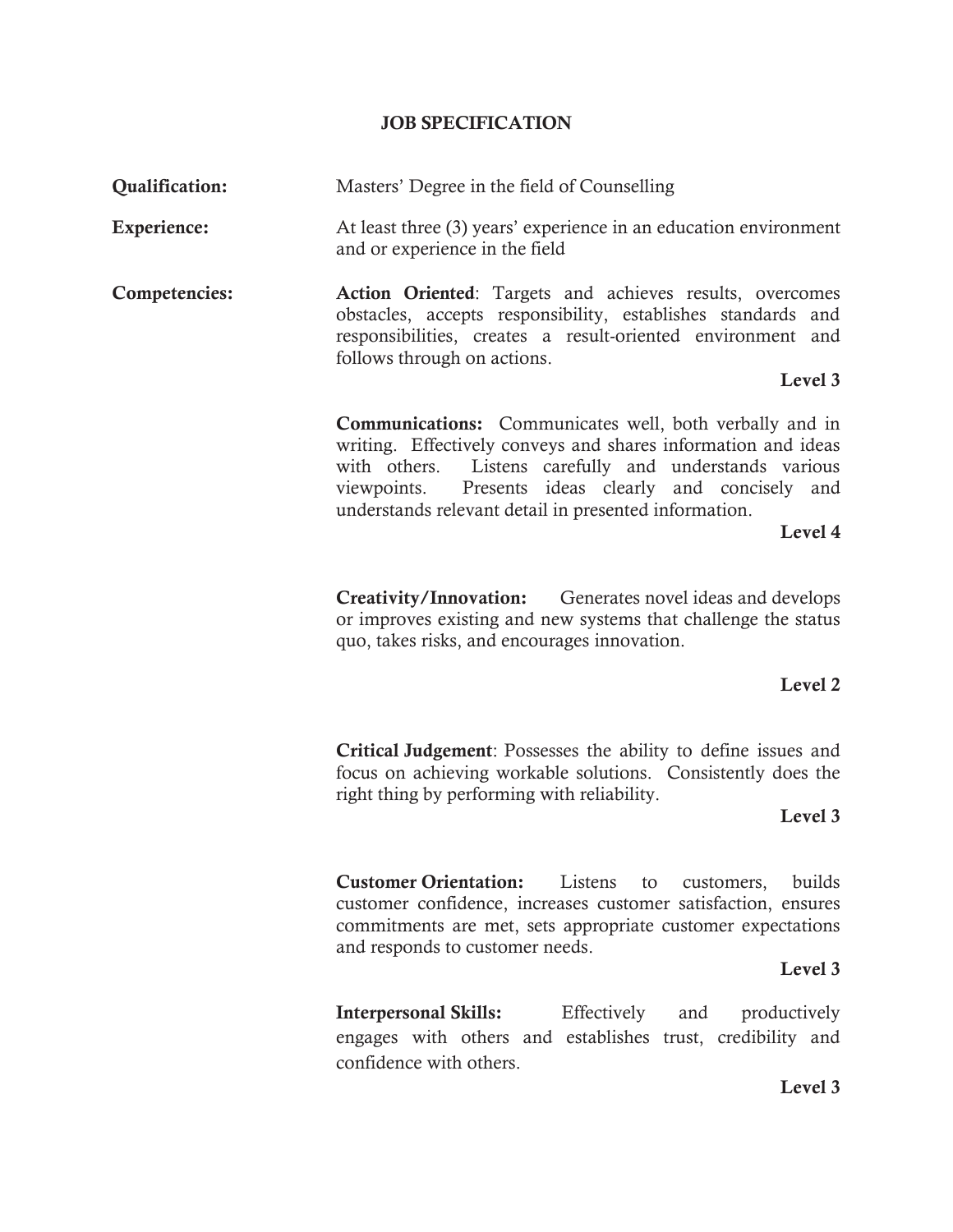Leadership: Motivates, empowers, inspires. Collaborates with and encourages others. Develops a culture where employees feel ownership in what they do and continually improve the business. Builds consensus when appropriate. Focuses team members on common goals.

### Level 3

**Teamwork** Knows when and how to attract, develop, reward and utilise teams to optimise results. Acts to build trust, inspire enthusiasm, encourage others and help resolves conflicts and develops consensus in creating high performance teams.

Level 3

Technical/Functional Expertise: Demonstrates strong technical/functional proficiencies and knowledge in areas of expertise. Shows knowledge of organisational business and demonstrates proficiency in the strategic and financial processes.

### Level 4

Knowledge: Knowledge of Public Service Act; the Education Act and Regulations, Probation of Offenders Act; Children and Young Persons Act, Protection Against Domestic Violence Act and other legislation related to children and families.

Skills: Skilled in report writing; Skilled in writing project proposals; Skilled in the interpretation and application of specified rules and regulations; Analytical Skills Oral presentation skills; Supervisory skills; Counselling skills; Interviewing skill; Computer skills; Presentation skills; Research skills